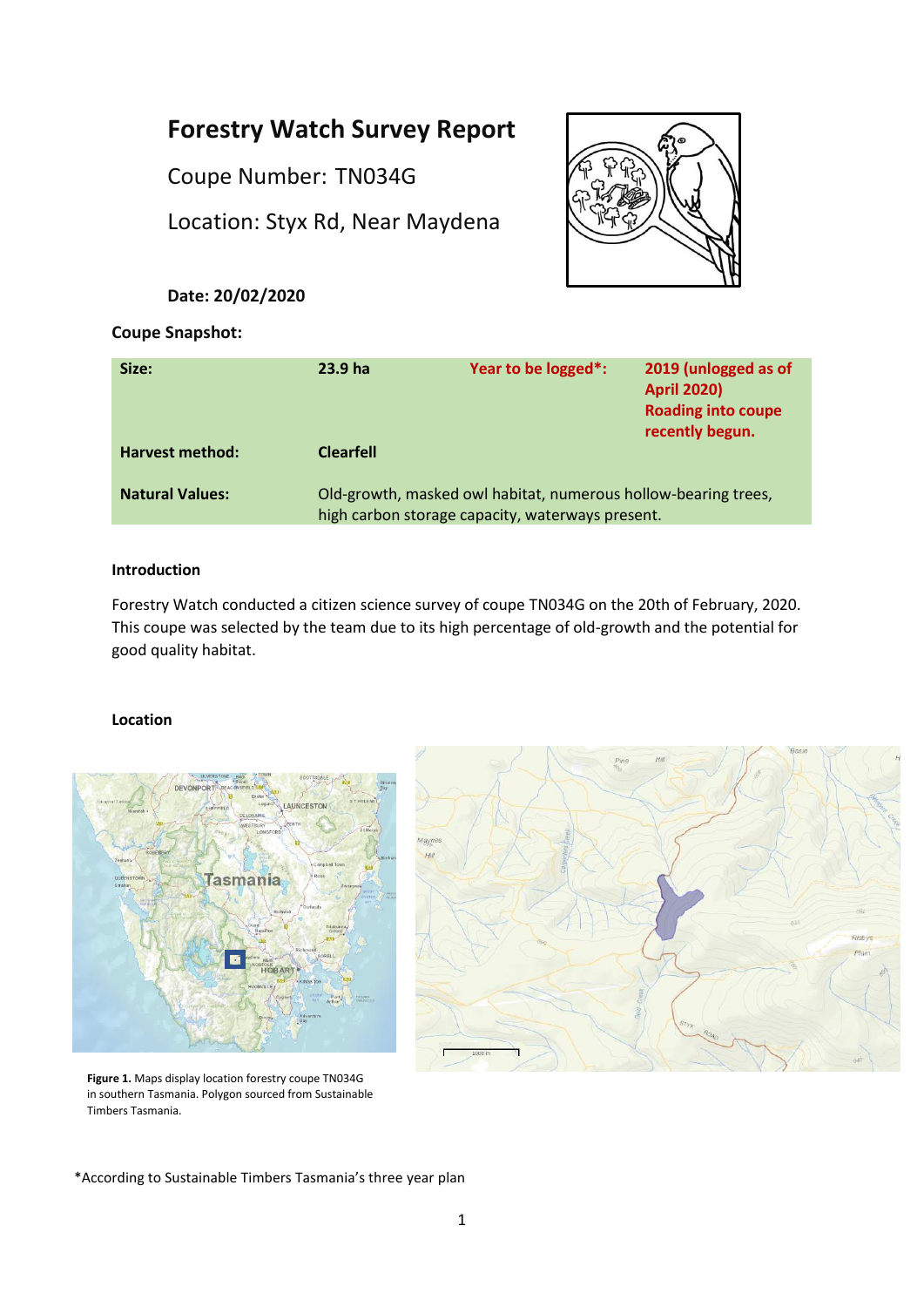# **Vegetation**

TN34G is listed as *Eucalyptus regnans* wet forest, with *Nothofagus-Phyllocladus* rainforest in the northwest corner by TASVEG 3.0. This was confirmed by the survey team.

The coupe/part of the coupe has no evidence of past human disturbance, indicating old growth forest.

# **Survey findings:**

- Old growth forests, with high carbon storage potential
- High quality masked owl habitat
- High quality habitat present for a variety of other threatened and non-threatened species
- High density of fallen trees providing habitat and stored carbon
- Habitat for the rare Tyenna River freshwater snail

#### **Density of Large Habitat Trees**

| Density of Large Habitat Trees | Density of Medium Habitat Trees | Density of Large Logs |
|--------------------------------|---------------------------------|-----------------------|
| >150cm diameter                | >100cm diameter                 | >100cm diameter       |
| 47 per ha                      | 20 per ha                       | 17 per ha             |

#### **Conclusion:**

Our survey shows that the forests within this coupe contains excellent habitat. This is due to the presence of large old-growth trees, which contained numerous hollows. These large old-growth trees are also of very low economic value. TN034G also provides habitat for the rare Tyenna River freshwater snail. Forestry Watch recommends that these forests are protected in order to protect wildlife and the large volume of stored carbon within this forest.

## **Previous findings:**

- A search of the Natural Values Atlas, a state government database which records threatened species information, has found the following threatened species to occur near the coupe:
	- o The rare Tyenna River Freshwater Snail (*Phrantela pupiformis*) has been located within 500m
	- o Within 5km, there are verified records of threatened species
		- **grey goshawk**
		- azure kingfisher
		- **Tasmanian wedge-tailed eagle**
		- **spotted tail quoll**
		- **eastern quoll**
		- eastern barred bandicoot
		- Tasmanian devil

## **Threatened Species Information**:

*Tyenna River freshwater snail (Phrantela pupiformis), Rare (DPIPWE 2009)*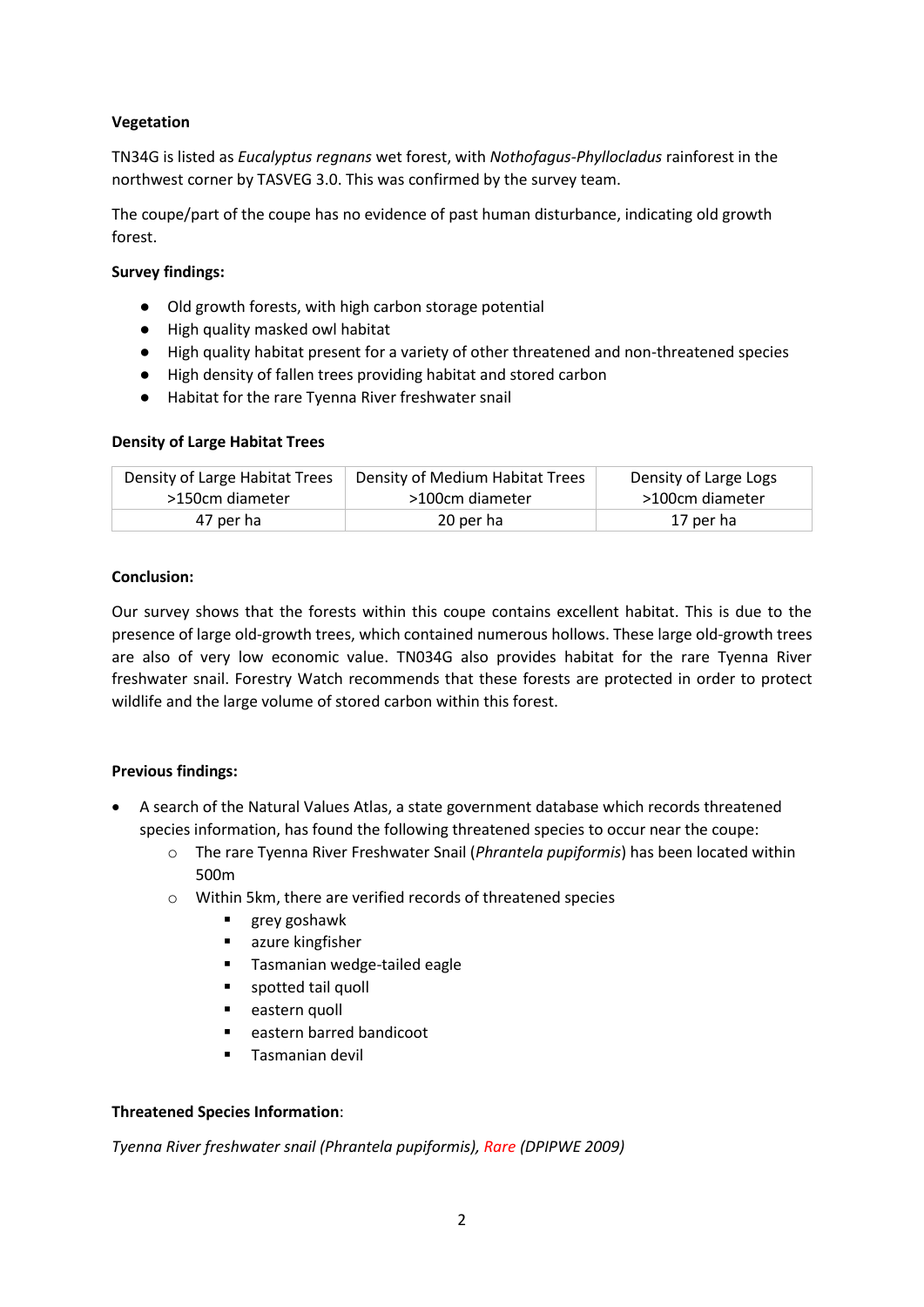The Tyenna River freshwater snail is endemic and has a distribution limited to a tributary of the Tyenna River. The primary threats to this rare species are habitat degradation and sedimentation and is therefore highly vulnerable to proximate forestry operations.

# *Masked owl (Tyto novaehollandiae subsp. Castanops), Vulnerable (EPBC 1999)*

The Tasmanian Masked owl is estimated to have only 500 breeding pairs remaining. Masked owls require large hollows only found in mature forests. The main threat to the masked owl is the clearing of nesting and foraging habitat. High quality masked owl habitat is considered to have more than eight trees over 150cm dbh per hectare.

# *Spotted tailed quoll (Dasyurus maculatus), Vulnerable (EPBC 1999)*

The spotted tailed quoll requires large tracts of forest with potential den sites. Den sights and hollows required by prey are removed by intensive forestry practices, especially when logging is followed by burning, rendering the area unsuitable habitat.

# *Tasmanian Devil (Sarcophilus harrisii), Endangered (Threatened Species Act 1995)*

The Tasmanian Devil have large ranges which span over several square kilometres. Old-growth forests provide important habitat for denning, which includes hollow logs and dense vegetation. Logging native forests can destroy dens or potential denning habitat.

## *Mt Mangana stag beetle (Lissotes menalcas), Vulnerable (Threatened Species Act 1995)*

The Mount Mangana stag beetle is endemic to the wet forests of southern Tasmania. It lives in logs rotting on the forest floor. The greatest threat to the beetle is the removal of these logs by forest clearing and burning.



- Tasmanian wedge-tailed eagle observations (NVA 2020) Tyenna River freshwater snail observations (NVA 2020)
- $O$  eastern quoll observations (NVA 2020)
- spotted tailed quoll observations (NVA 2020)
- Tasmanian devil observations (NVA 2020)  $\Box$ TN034G

**Figure 2.** Map displays forestry coupe TN034G, as shown in white polygon and verified threatened species observations, sourced from the Natural Values Atlas.

## **Old growth and carbon storage**

Old growth is defined as 'Ecologically mature forest where the effects of disturbances are now negligible'. Old-growth *Eucalypts regnans* forests are the most carbon dense forests in the world. Large, old trees still grow in width and draw down more carbon than younger trees. Logging of old